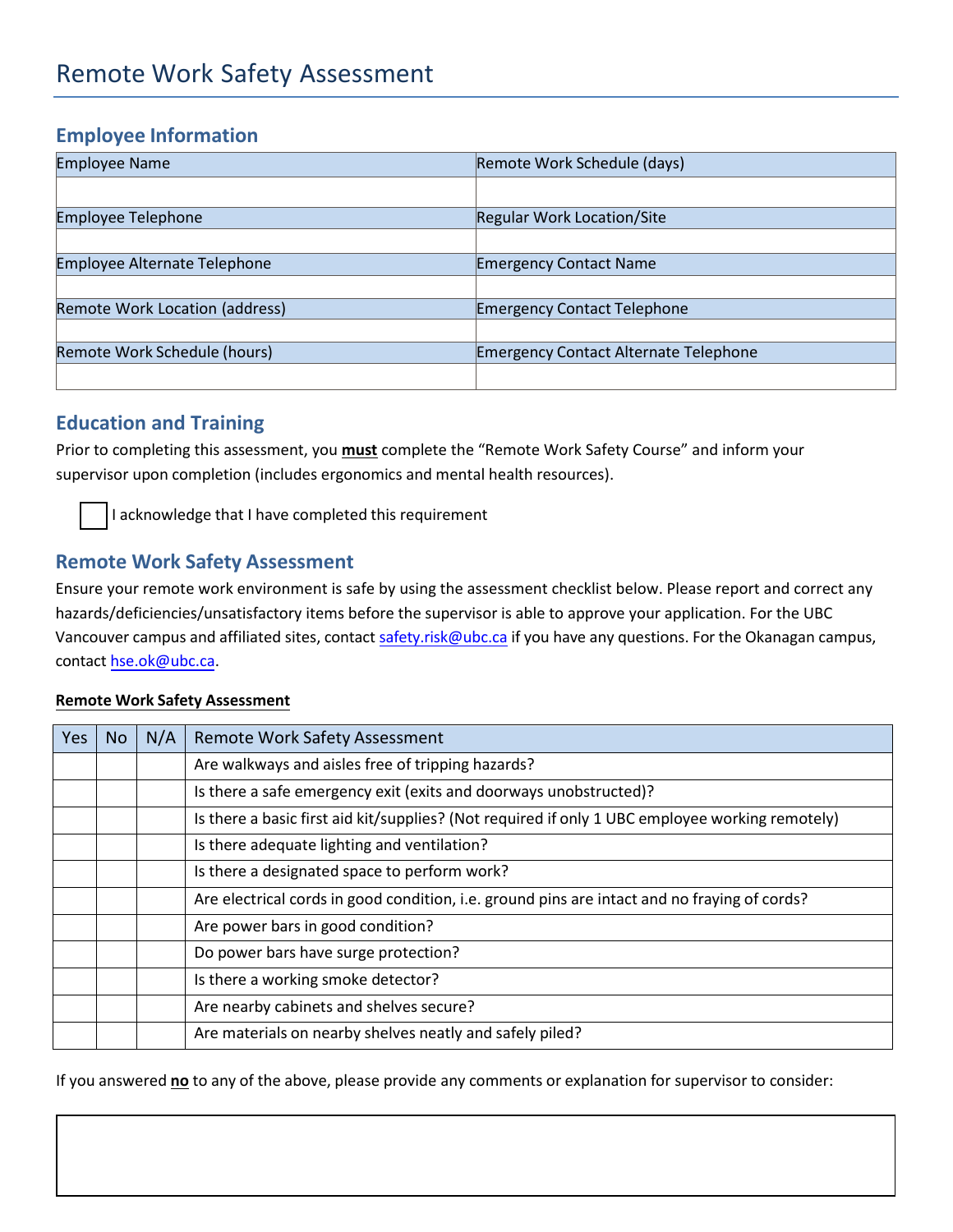#### **Ergonomics Assessment**

This checklist was created to support UBC Faculty/Staff in creating a comfortable and productive remote workspace and is based on a standard office workstation. We recognize that some individuals use adaptive or specialized technology/equipment and some elements of this checklist may not apply. Managers should keep a record of this along with the remote work agreement.

**If you answer no to any of the [following questions—please review the photos](https://hr.ubc.ca/health-and-wellbeing/ergonomics/office-ergonomics) below and make changes or go to** Ergo Online resources for further information or contact [ergonomics.info@ubc.ca.](mailto:ergonomics.info@ubc.ca)

| <b>Yes</b> | <b>No</b> | N/A | Keyboard & Mouse                                                                                    |  |
|------------|-----------|-----|-----------------------------------------------------------------------------------------------------|--|
|            |           |     | Do you have an external keyboard and mouse that fit you comfortably?                                |  |
|            |           |     | Are your keyboard and mouse just below elbow level with your shoulders relaxed and elbows at        |  |
|            |           |     | approximately 90 to 110 degrees?                                                                    |  |
| Yes        | <b>No</b> | N/A | Monitor                                                                                             |  |
|            |           |     | Is your screen a sufficient size for your work? Note: an external monitor (approx.21 to 23") is     |  |
|            |           |     | strongly encouraged but not required.                                                               |  |
|            |           |     | Is the top line of text at eye level and approximately arm's length away? Exception: if you are     |  |
|            |           |     | wearing bifocals and/or if your monitor is angled back, you may need to have your monitor lower.    |  |
|            |           |     | Can you comfortably read text on your monitor (e.g. no glare, sufficient font size, neutral neck    |  |
|            |           |     | posture)?                                                                                           |  |
| Yes        | <b>No</b> | N/A | Chair                                                                                               |  |
|            |           |     | Does your chair have back support and does the chair fit you comfortably?                           |  |
|            |           |     | Are your knees and hips approximately level, with your feet firmly supported either on the floor or |  |
|            |           |     | on a footrest? Please ensure you have sufficient leg clearance under the desk.                      |  |
|            | <b>No</b> | N/A | Other                                                                                               |  |
|            |           |     | Can you get up and make positional changes 2-3x per hour?                                           |  |
|            |           |     | Do you feel you can work comfortably, safely and efficiently with your tools (e.g. keyboard, mice,  |  |
|            |           |     | monitor, etc.) and in your space (e.g. minimal distractions)?                                       |  |
|            |           |     | Do you know how to seek additional ergo support, if needed?                                         |  |

# **Workstation Examples**